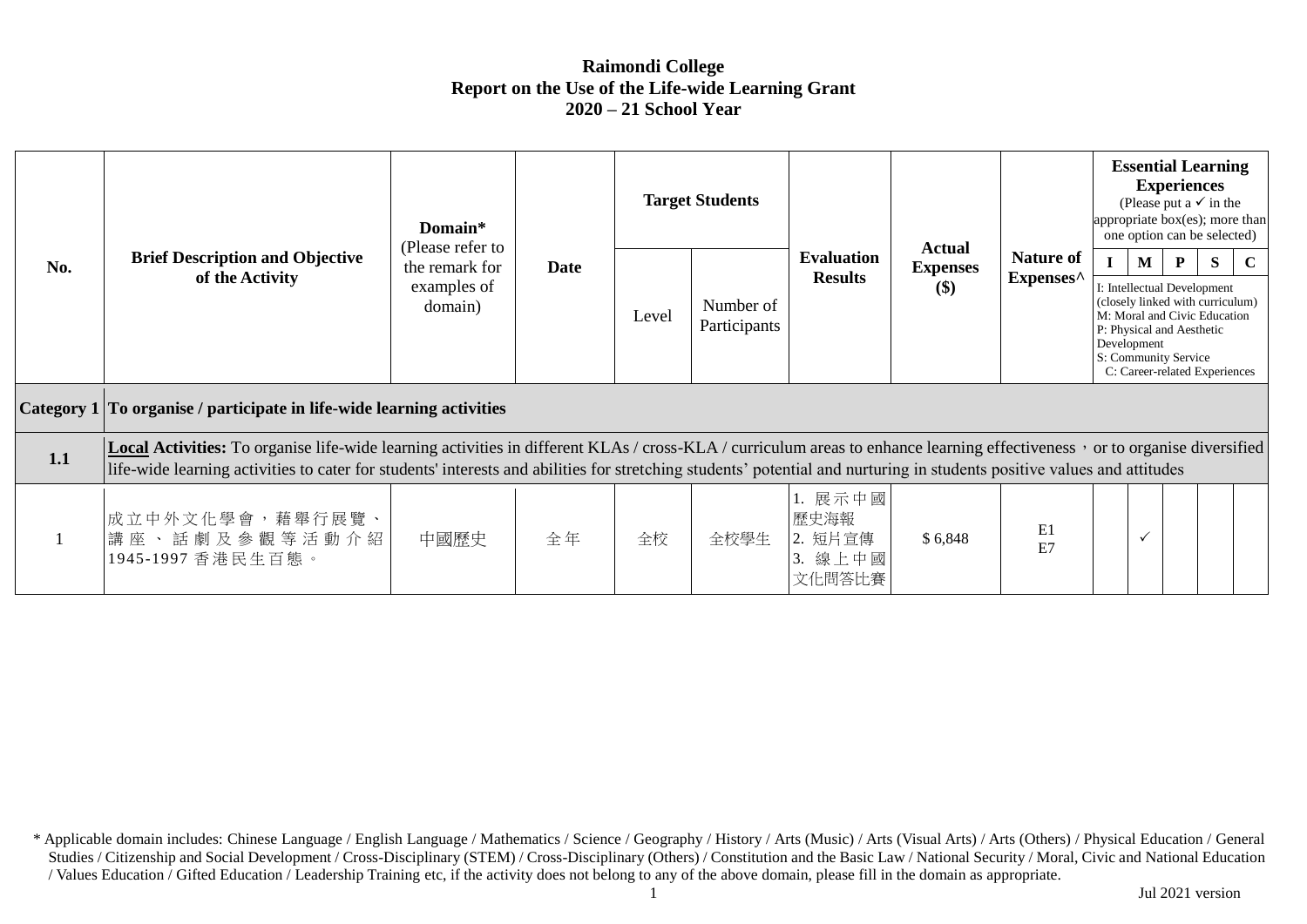| 2              | S3 Post-examination activities<br>(Sports Explorer Day)                                                               | Physical<br>Education | July 2021           | S <sub>3</sub> | 130 | S <sub>3</sub><br>students<br>visited South<br>China<br>Athletics<br>Association<br>and<br>experienced 4<br>new<br>sports<br>includes<br>1)Kinball<br>2) Air<br>Badminton<br>3)Light<br>Volleyball<br>4)Golf | \$28,310 | E1<br>E <sub>5</sub>            |              | $\checkmark$ |              |
|----------------|-----------------------------------------------------------------------------------------------------------------------|-----------------------|---------------------|----------------|-----|--------------------------------------------------------------------------------------------------------------------------------------------------------------------------------------------------------------|----------|---------------------------------|--------------|--------------|--------------|
| $\overline{3}$ | Organizing course for students<br>about Unmanned Aerial Vehicle<br>programing<br>and participate in open competitions | <b>STEM</b>           | $Jul - Dec$<br>2021 | $S1-S3$        | 350 | Course will be<br>delivered<br>to<br>Junior<br>form<br>students.<br>Talented<br>will<br>students<br>be selected                                                                                              | \$34,598 | E1<br>E7<br>E8                  | $\checkmark$ |              |              |
| $\overline{4}$ | Career aspiration program for S5 and S6<br>students                                                                   | Career                | Jan 2021            | 6              | 110 | The program<br>was<br>completed. A<br>DISC Profile<br>was provided<br>for S6 students<br>which can help<br>them to make<br>in<br>choices<br>further study.                                                   | \$6,400  | E1<br>$\mathop{\hbox{\rm E}} 8$ |              |              | $\checkmark$ |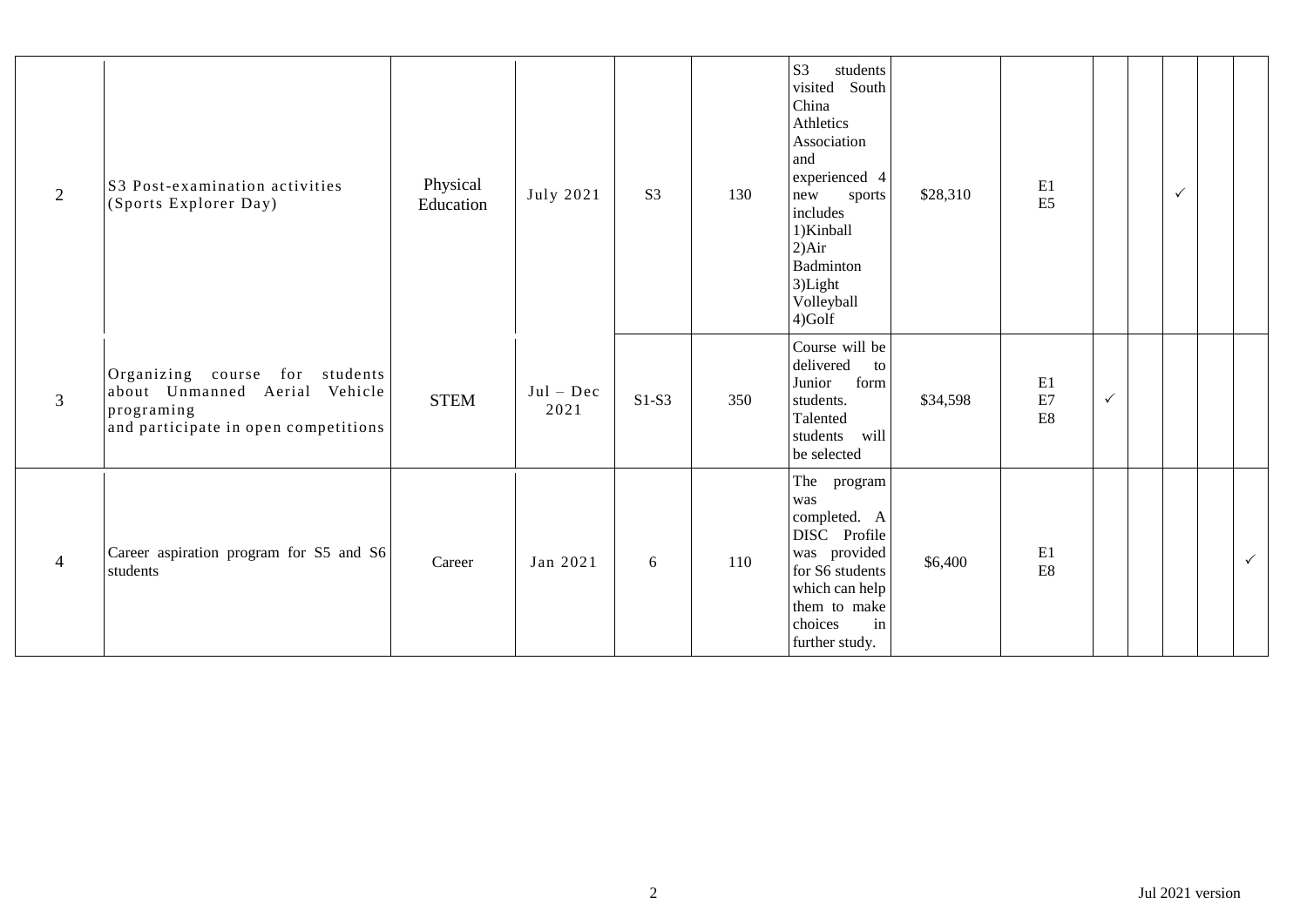| $\mathfrak{S}$ | Subsidy for students to participate in<br><b>Outward Bound Leadership Training</b>             | Leadership<br>Training | Sept 2021           | <b>S4</b> | 115 | 115<br><b>S4</b><br>students<br>participated in<br>a 4 Days<br>Training<br>Course from 2-<br>5 September<br>2021.<br>They<br>will<br>submit<br>the<br>training<br>logs<br>and share their<br>experience in<br>Hall<br>Assembly. | \$321,300 | E1<br>E <sub>5</sub><br>E <sub>6</sub>                                   | $\checkmark$ | $\checkmark$ |  |
|----------------|------------------------------------------------------------------------------------------------|------------------------|---------------------|-----------|-----|---------------------------------------------------------------------------------------------------------------------------------------------------------------------------------------------------------------------------------|-----------|--------------------------------------------------------------------------|--------------|--------------|--|
| 6              | Organize class for painting and drawing with<br>different levels and surfaces other than paper | <b>Visual Arts</b>     | $Jan - Aug$<br>2021 | $S3-S6$   | 30  | Mural<br>$\mathbf A$<br>Painting<br>Project<br>was<br>completed on<br>$G/F$ , 5 $/F$ and<br>8/F.<br>The<br>project<br>includes<br>painting<br>workshops and<br>painting<br>activity for Art<br>club members.                    | \$100,000 | E1<br>$\mathop{\hbox{\rm E}} 5$<br>$\rm E7$<br>$\mathop{\hbox{\rm E}} 8$ | $\checkmark$ |              |  |
| $\tau$         | Organize activities for students to plant and<br>decorate school campus                        | <b>Visual Arts</b>     | $Jan - Aug$<br>2021 | $S3-S6$   | 50  | The<br>activity<br>was<br>completed.<br>Student<br>decorated the<br>corridor at 5/F<br>with different<br>plants in order<br>to beautify the<br>environment<br>of school.                                                        | \$45,000  | E1<br>$\mathop{\hbox{\rm E}} 5$<br>$\rm E7$<br>$\mathop{\hbox{\rm E}} 8$ | $\checkmark$ |              |  |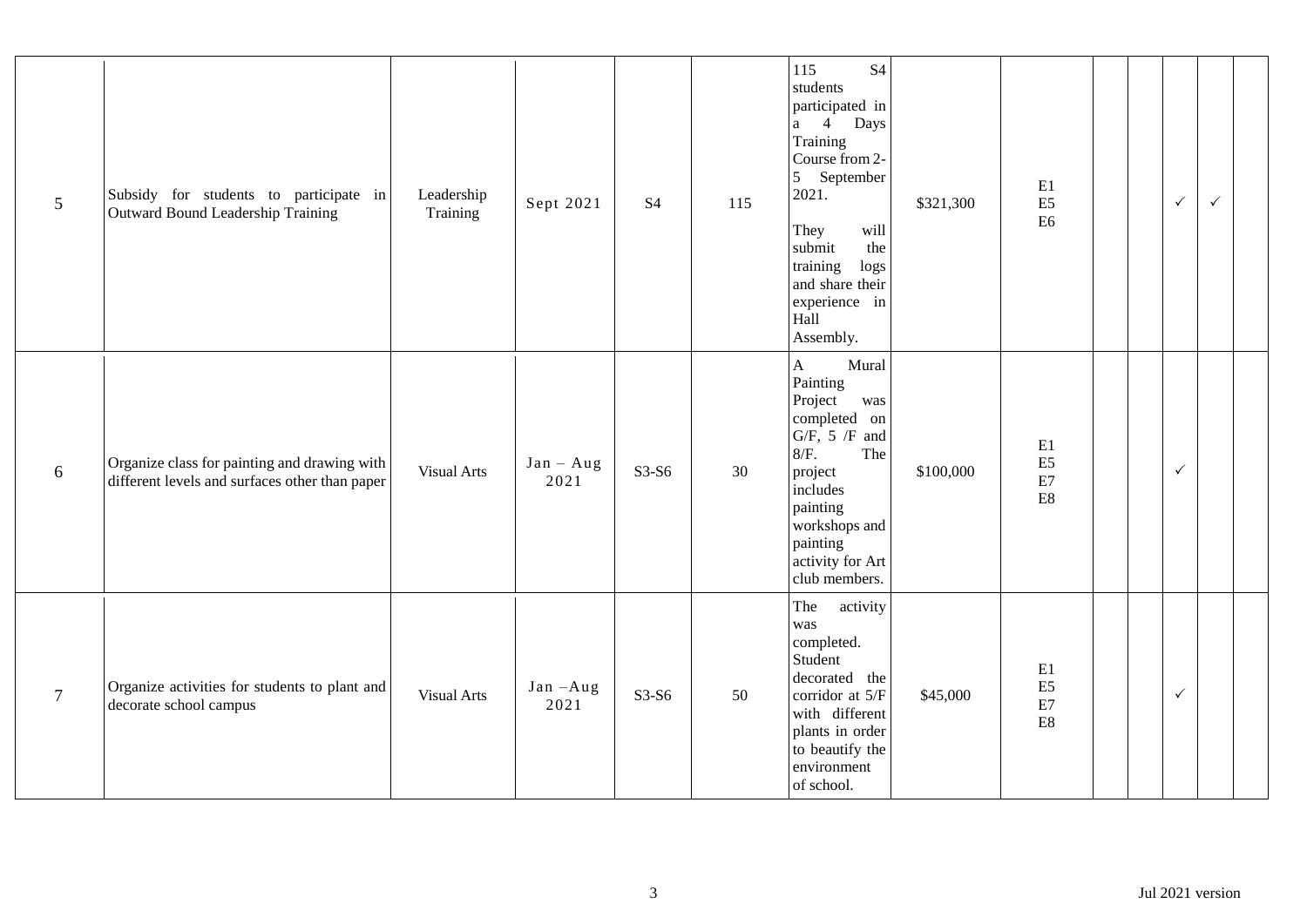| Ō | Organize course for Hydroponic to foster<br>students' interest in STEM development and<br>broaden their horizon in greening of school<br>environment. | <b>STEM</b> | $Aug - Dec$<br>2021 | $S1-S4$ | 30 | device<br>The<br>installed<br>was<br>at 8/F. Course<br>will<br>be<br>delivered<br>to l<br>students in the<br>year 2021/22. | \$49,900  | E1<br>E7<br>E8 |  |  |  |
|---|-------------------------------------------------------------------------------------------------------------------------------------------------------|-------------|---------------------|---------|----|----------------------------------------------------------------------------------------------------------------------------|-----------|----------------|--|--|--|
|   |                                                                                                                                                       |             |                     |         |    | Expenses on Item 1.1                                                                                                       | \$592,356 |                |  |  |  |

| 1.2            | Non-Local Activities: To organise or participate in non-local exchange activities or non-local competitions to broaden students' horizons |  |  |  |  |                                |                  |  |  |  |  |
|----------------|-------------------------------------------------------------------------------------------------------------------------------------------|--|--|--|--|--------------------------------|------------------|--|--|--|--|
|                |                                                                                                                                           |  |  |  |  |                                |                  |  |  |  |  |
| $\overline{2}$ |                                                                                                                                           |  |  |  |  |                                |                  |  |  |  |  |
| $\mathfrak{Z}$ |                                                                                                                                           |  |  |  |  |                                |                  |  |  |  |  |
| $\overline{4}$ |                                                                                                                                           |  |  |  |  |                                |                  |  |  |  |  |
| 5              |                                                                                                                                           |  |  |  |  |                                |                  |  |  |  |  |
|                |                                                                                                                                           |  |  |  |  | Expenses on Item 1.2           | $\boldsymbol{0}$ |  |  |  |  |
|                |                                                                                                                                           |  |  |  |  | <b>Expenses for Category 1</b> |                  |  |  |  |  |

ı